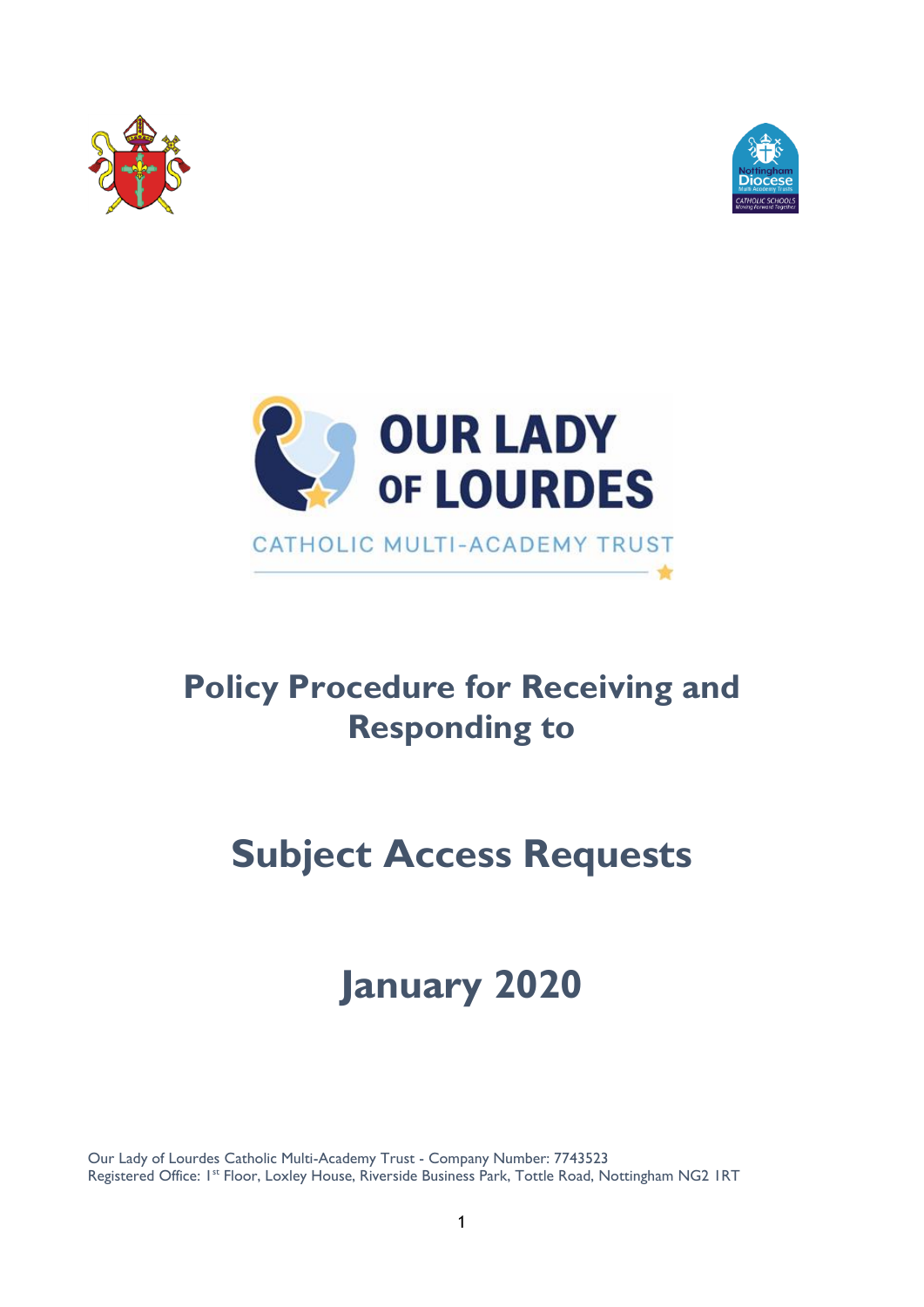# **Contents**

- 1 Policy statement
- 2 Definition of data protection terms
- 3 Recognising a subject access request
- 4 Verifying the identity of a Requester
- 5 Fee for Responding to Requests
- 6 Time Period for Responding to a SAR
- 7 Form of Response
- 8 Sharing Information with Third Parties
- 9 Withholding Information
- 10 Process for dealing with a Subject Access Request

ANNEX Definition of Terms

# **Trust Mission Statement**

We are a partnership of Catholic schools and our aim is to provide the very best Catholic education for all in our community and so improve life chances through spiritual, academic and social development. We will achieve this by:

- o Placing the life and teachings of Jesus Christ at the centre of all that we do
- o Following the example of Our Lady of Lourdes by nurturing everyone so that we can all make the most of our God given talents
- o Working together so that we can all achieve our full potential, deepen our faith and know that God loves us
- o Being an example of healing, compassion and support for the most vulnerable in our society

*Ephesians 4:15 (GNT)*

*Instead, by speaking the truth in a spirit of love, we must grow up in every way to Christ,* 

*who is the head.*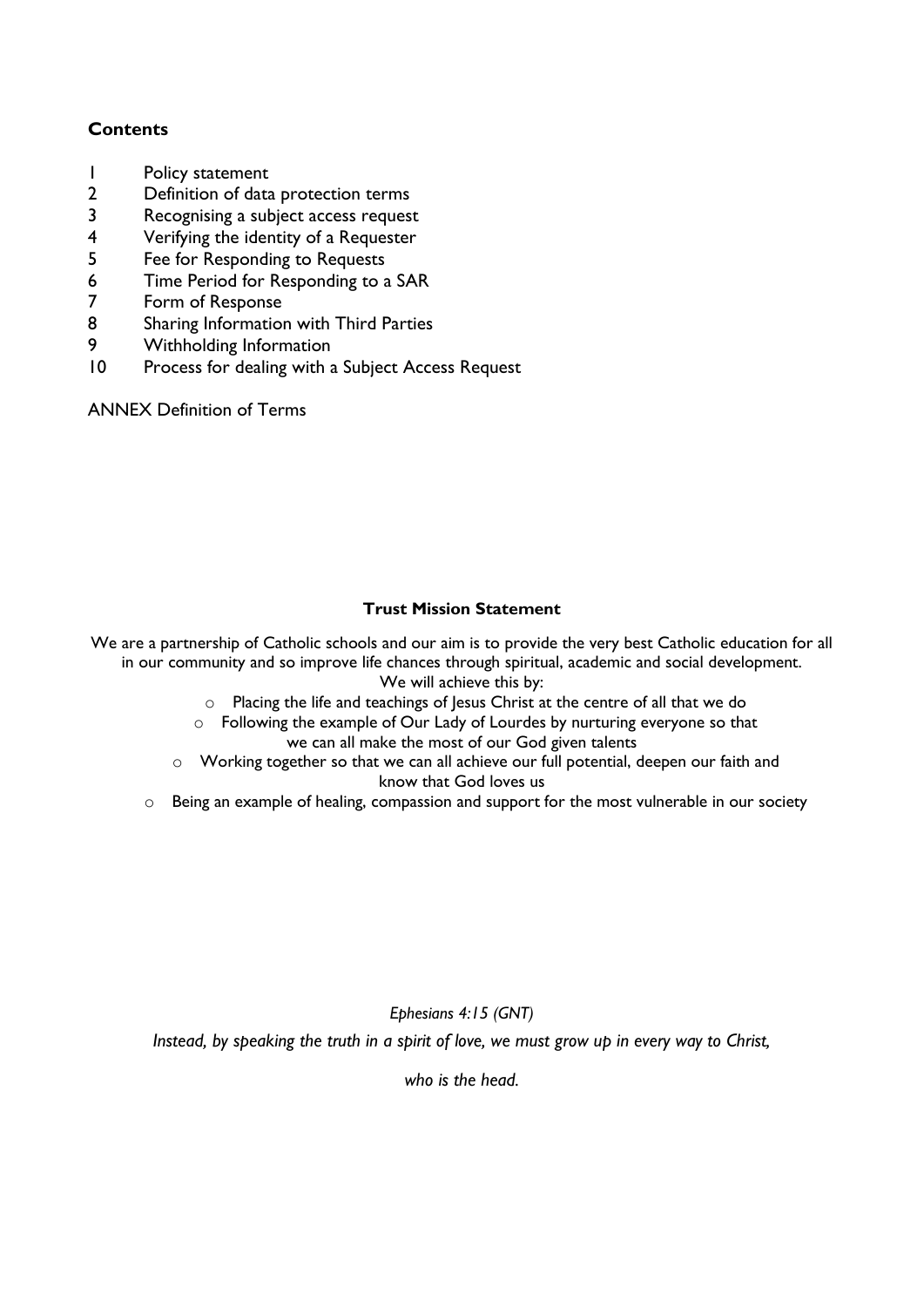# **1. Policy Statement**

1.1. All **Data Subjects** have rights of access to their **personal data**. This document sets out the procedure to be followed in relation to any requests made for the disclosure of **personal data processed** by the Trust/School.

# **2. Definition of data protection terms**

2.1. All defined terms in this policy are indicated in bold text, and a list of definitions is included in Annex 1 to this policy.

#### **3. Recognising a subject access request**

- 3.1. As the Trust/School **processes personal data** concerning **data subjects**, those **data subjects** have the right to access that **personal data** under Data Protection law. A request to access this personal data is known as a subject access request or SAR.
- 3.2. A **data subject** is generally only entitled to access their own **personal data**, and not to information relating to other people.
- 3.3. Any request by a **data subject** for access to their **personal data** is a SAR. This includes requests received in writing, by email, and verbally.
- 3.4. If any member of our **Workforce** receives a request for information they should inform the Trust's Data Protection Officer ("DPO") as soon as possible.
- 3.5. In order that the Trust/School is properly able to understand the nature of any SAR and to verify the identity of the requester, any requester making a request verbally should be asked to put their request in writing and direct this to the Trust DPO.
- 3.6. A SAR will be considered and responded to in accordance with the Data Protection Law.
- 3.7. Any SAR must be notified to the DPO at the earliest opportunity.

# **4. Verifying the identity of a Requester**

- 4.1. The Trust/School is entitled to request additional information from a requester in order to verify whether the requester is in fact who they say they are.
- 4.2. Where the Trust/School has reasonable doubts as to the identity of the individual making the request, evidence of identity may be established by production of two or more of the following:
	- 4.2.1. Current passport
	- 4.2.2. Current driving licence
	- 4.2.3. Recent utility bills with current address
	- 4.2.4. Birth/marriage certificate
	- 4.2.5. P45/P60
	- 4.2.6. Recent credit card or mortgage statement
- 4.3. If the Trust/School is not satisfied as to the identity of the requester then the request will not be complied with, so as to avoid the potential for an inadvertent disclosure of **personal data** resulting to a data breach.

# **5. Fee for Responding to Requests**

5.1. The Trust/School will usually deal with a SAR free of charge.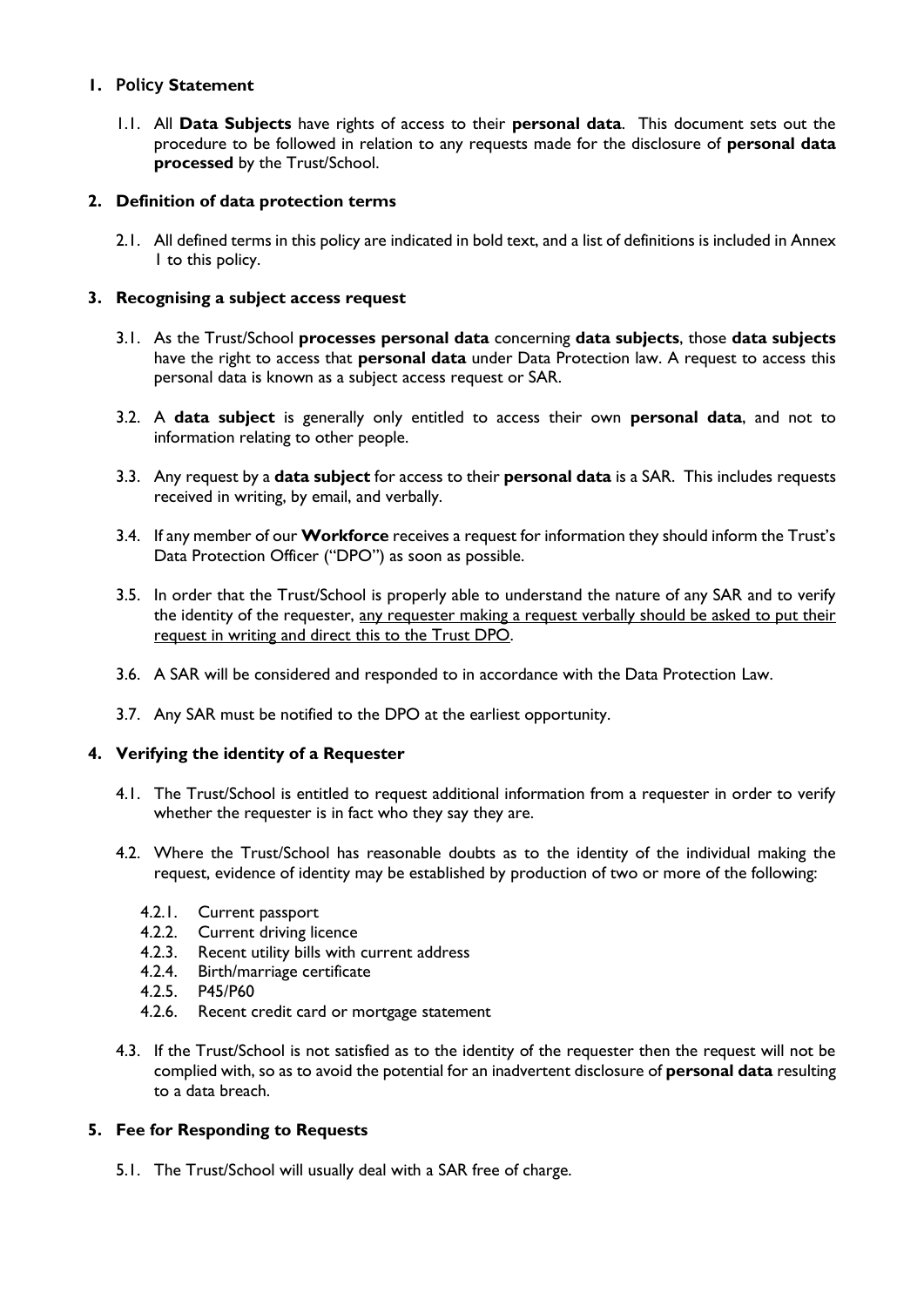- 5.2. Where a request is considered to be manifestly unfounded or excessive a fee may be requested. Alternatively, the Trust/School may refuse to respond to the request. If a request is considered to be manifestly unfounded or unreasonable the Trust/School will inform the requester why this is considered to be the case.
- 5.3. A fee may also be requested in relation to repeat requests for copies of the same information. In these circumstances a reasonable fee will be charged taking into account the administrative costs of providing the information.

# **6. Time Period for Responding to a SAR**

- 6.1. The Trust/School has one month to respond to a SAR. This will run from the later of a) the date of the request, b) the date when any additional identification (or other) information requested is received, or c) payment of any required fee.
- 6.2. In circumstances where the Trust/School is in any reasonable doubt as to the identity of the requester, this period will not commence unless and until sufficient information has been provided by the requester as to their identity, and in the case of a third party requester the written authorisation of the **data subject** has been received (see below in relation to sharing information with third parties).
- 6.3. The period for response may be extended by a further two calendar months in relation to complex requests. What constitutes a complex request will depend on the particular nature of the request. The DPO must always be consulted in determining whether a request is sufficiently complex as to extend the response period.
- 6.4. Where a request is considered to be sufficiently complex as to require an extension of the period for response, the Trust/School will notify the requester within one calendar month of receiving the request, together with reasons as to why this is considered necessary.
- 6.5. A request may be received during or less than one month prior to a school holiday. Where a request is made prior to a holiday period, the Trust/School will seek to respond prior to that holiday commencing, however where this is not possible then the Trust/School will inform the requester that this is the case.
- 6.6. Requests received during extended holiday periods may not be able to be responded to within the one-month response period. In those circumstances:
	- 6.6.1. for email requests, requesters will receive an automated response from the Trust/School acknowledging that the email has been accepted for delivery into the DPO mailbox
	- 6.6.2. when the email has been received by the DPO, the requester will receive an acknowledgement of receipt (however, until this time it should be considered that the message has not been delivered)
	- 6.6.3. for written requests, we will deem receipt to be the first day of commencement of the next term, and will acknowledge the request on that date, setting out details of when a full response will be provided (being not more than one month of commencement of that term).

# **7. Form of Response**

7.1. **A requester can request a response in a particular format.** In particular where a request is made by electronic means then, unless the requester has stated otherwise, the information should be provided in a commonly readable format.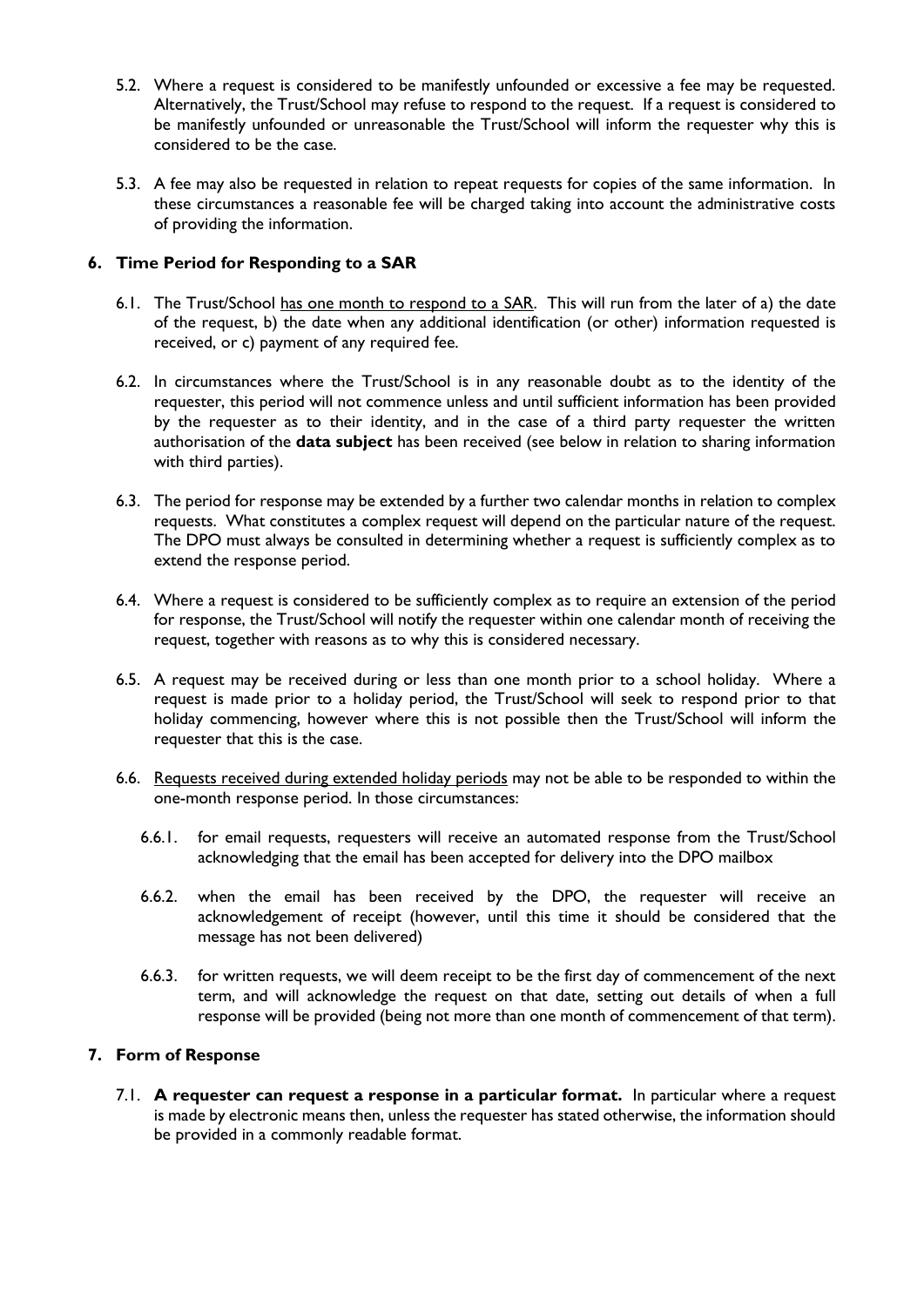# **8. Sharing Information with Third Parties**

- 8.1. **Data subjects** can ask that you share their **personal data** with another person such as an appointed representative (in such cases you should request written authorisation signed by the **data subject** confirming which of their **personal data** they would like you to share with the other person).
- 8.2. Equally if a request is made by a person seeking the **personal data** of a **data subject**, and which purports to be made on behalf of that **data subject**, then a response must not be provided unless and until written authorisation has been provided by the **data subject**. The Trust/School should not approach the **data subject** directly but should inform the requester that it cannot respond without the written authorisation of the **data subject**.
- 8.3. If the Trust/School is in any doubt or has any concerns as to providing the **personal data** of the **data subject** to the third party, then it should provide the information requested directly to the **data subject**. It is then a matter for the **data subject** to decide whether to share this information with any third party.
- 8.4. **Personal data** belongs to the **data subject**, and in the case of the **personal data** of a child regardless of their age the rights in relation to that **personal data** are theirs and not those of their parents. Parents, in most cases, do not have automatic rights to the **personal data** of their child.
- 8.5. However there are circumstances where a parent can request the **personal data** of their child without requiring the consent of the child. This will depend on the maturity of the child and whether the Trust/School is confident that the child can understand their rights. Generally where a child is under 12 years of age they are deemed not to be sufficiently mature as to understand their rights of access and a parent can request access to their **personal data** on their behalf.
- 8.6. In relation to a child 12 years of age or older, then provided that the Trust/School is confident that they understand their rights, and there is no reason to believe that the child does not have the capacity to make a request on their own behalf, the Trust/School will require the written authorisation of the child before responding to the requester, or provide the **personal data** directly to the child in accordance with the process above.
- 8.7. In all cases the Trust/School should consider the particular circumstances of the case, and the above are guidelines only.

# **9. Withholding Information**

- 9.1. There are circumstances where information can be withheld pursuant to a SAR. These are specific exemptions and requests should be considered on a case by case basis.
- 9.2. Where the information sought contains the **personal data** of third party **data subjects** then the Trust/School will:
	- 9.2.1. Consider whether it is possible to redact information so that this does not identify those third parties, taking into account that it may be possible to identify third parties from remaining information;
	- 9.2.2. If this is not possible, consider whether the consent of those third parties can be obtained; and
	- 9.2.3. If consent has been refused, or it is not considered appropriate to seek that consent, then to consider whether it would be reasonable in the circumstances to disclose the information relating to those third parties. If it is not then the information may be withheld.
- 9.3. So far as possible, the Trust/School will inform the requester of the reasons why any information has been withheld.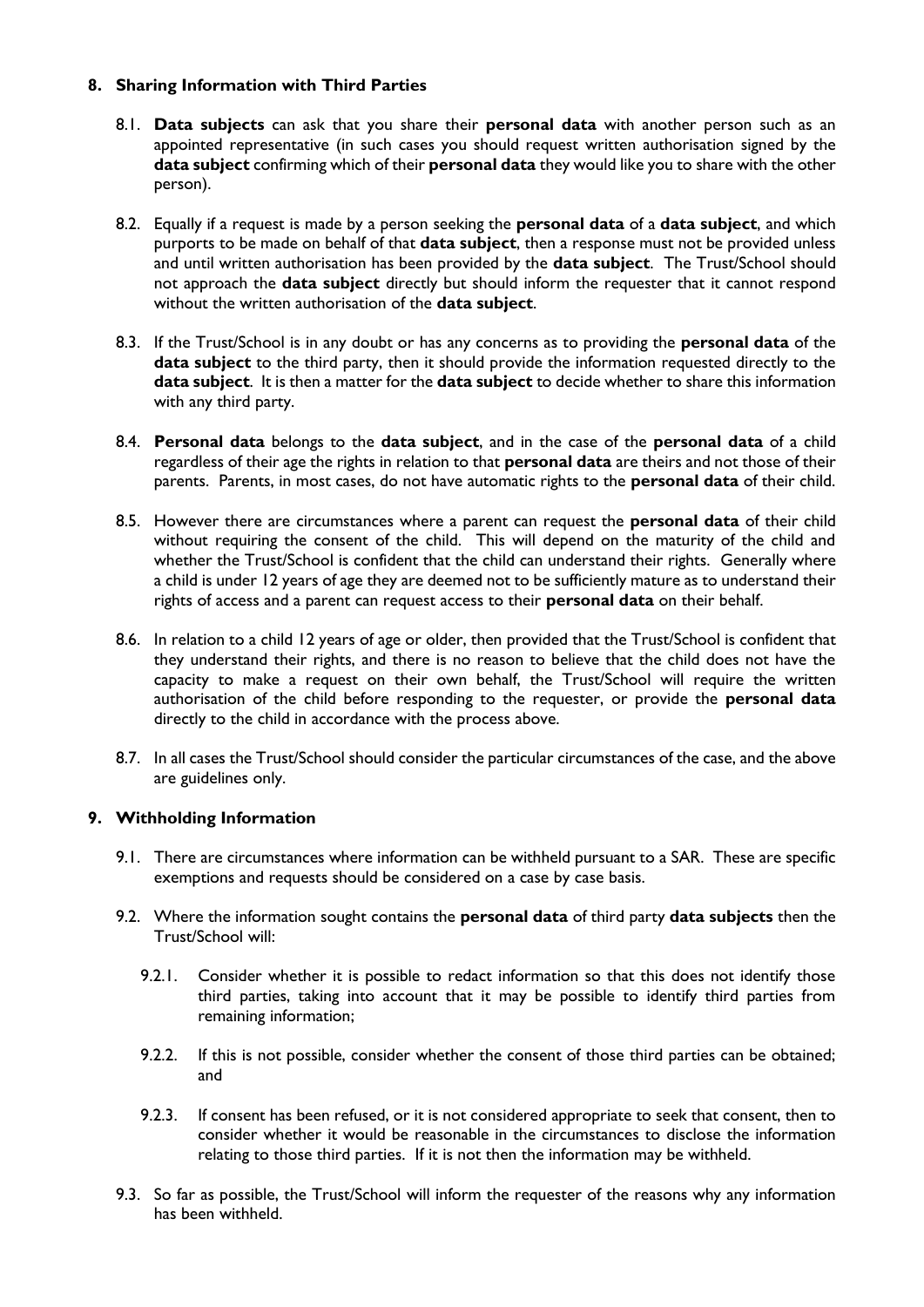- 9.4. Where providing a copy of the information requested would involve disproportionate effort the Trust/School will inform the requester, advising whether it would be possible for them to view the documents at the Trust/School or seeking further detail from the requester as to what they are seeking, for example key word searches that could be conducted, to identify the information that is sought.
- 9.5. In certain circumstances information can be withheld from the requester, including a **data subject**, on the basis that it would cause serious harm to the **data subject** or another individual. If there are any concerns in this regard, then the DPO should be consulted.

#### **10. Process for dealing with a Subject Access Request**

- 10.1. When a subject access request is received, the Trust/School will:
	- 10.1.1. immediately notify the Trust's DPO who will, together with the School's GDPR Lead, will be responsible for managing the response
	- 10.1.2. subject to whether the request is made during a period of school holiday, the Trust/School will acknowledge receipt of the request (See Annex 2) within 5 working days and provide an indication of the likely timescale for a full response (See Annex 3)

(for requests made during an extended period of school holiday, please see point 6.6 above).

- 10.1.3. take all reasonable and proportionate steps to identify and disclose the data relating to the request;
- 10.1.4. never delete information relating to a subject access request, unless it would have been deleted in the ordinary course of events – it is an offence to amend or delete data following receipt of a SAR that would not have otherwise been so amended or deleted;
- 10.1.5. consider whether to seek consent from any third parties which might be identifiable from the data being disclosed;
- 10.1.6. seek legal advice, where necessary, to determine whether the Trust/School is required to comply with the request or supply the information sought;
- 10.1.7. provide a written response, including an explanation of the types of data provided and whether and as far as possible for what reasons any data has been withheld (see template at Annex 4); and
- 10.1.8. ensure that information disclosed is clear and technical terms are clarified and explained.

| Date Issued    | Jan 2020                                        |
|----------------|-------------------------------------------------|
| Date of Review | Jan 2023                                        |
| Reviewer       | Audit & Risk Committee / OLoL Exec Board        |
| Author         | Browne Jacobson template – edited by Karen Rich |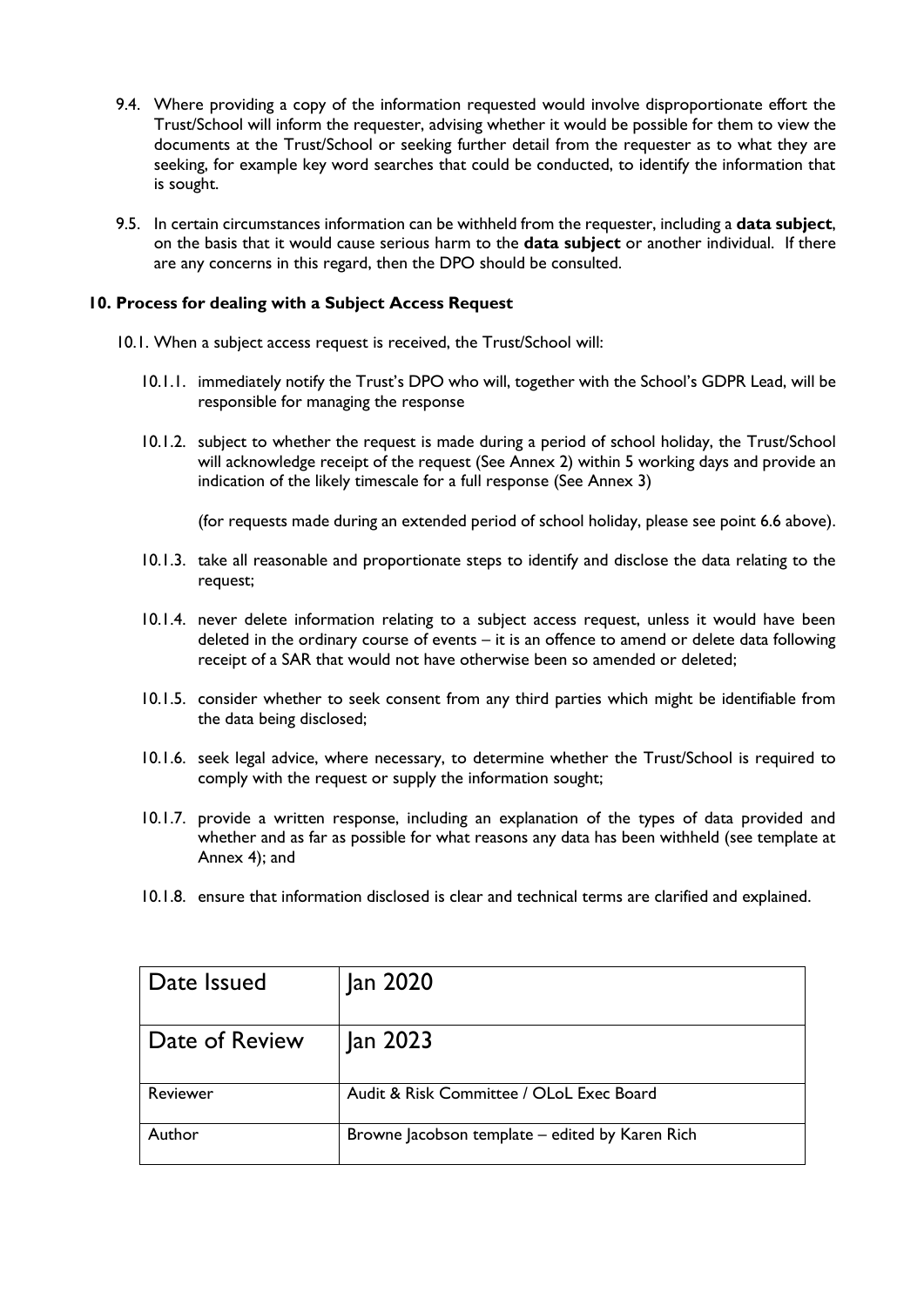# **Annex 1 - Definitions**

| <b>Term</b>      | <b>Definition</b>                                                                                                                                                                                                                                                                                                                                                                                                                                                                                                             |
|------------------|-------------------------------------------------------------------------------------------------------------------------------------------------------------------------------------------------------------------------------------------------------------------------------------------------------------------------------------------------------------------------------------------------------------------------------------------------------------------------------------------------------------------------------|
| Data Subjects    | for the purpose of this policy include all living individuals about whom we<br>hold personal data. This includes pupils, our workforce, staff, and other<br>individuals. A data subject need not be a UK national or resident. All data<br>subjects have legal rights in relation to their personal information                                                                                                                                                                                                               |
| Personal Data    | means any information relating to an identified or identifiable natural<br>person (a data subject); an identifiable natural person is one who can be<br>identified, directly or indirectly, in particular by reference to an identifier<br>such as a name, an identification number, location data, an online identifier<br>or to one or more factors specific to the physical, physiological, genetic,<br>mental, economic, cultural or social identity of that natural person                                               |
| Data Controllers | are the people who or organisations which determine the purposes for<br>which, and the manner in which, any personal data is processed. They are<br>responsible for establishing practices and policies in line with Data<br>Protection Law. We are the data controller of all personal data used in<br>our business for our own commercial purposes                                                                                                                                                                          |
| Processing       | is any activity that involves use of the data. It includes obtaining, recording<br>or holding the data, or carrying out any operation or set of operations on<br>the data such as collection, recording, organisation, structuring, storage,<br>adaptation or alteration, retrieval, consultation, use, disclosure by<br>transmission, dissemination or otherwise making available, alignment or<br>combination, restriction, erasure or destruction. Processing also includes<br>transferring personal data to third parties |
| Workforce        | Includes, any individual employed by [School/Trust] such as staff and those<br>who volunteer in any capacity including Governors [and/or Trustees /<br>Members/ parent helpers]                                                                                                                                                                                                                                                                                                                                               |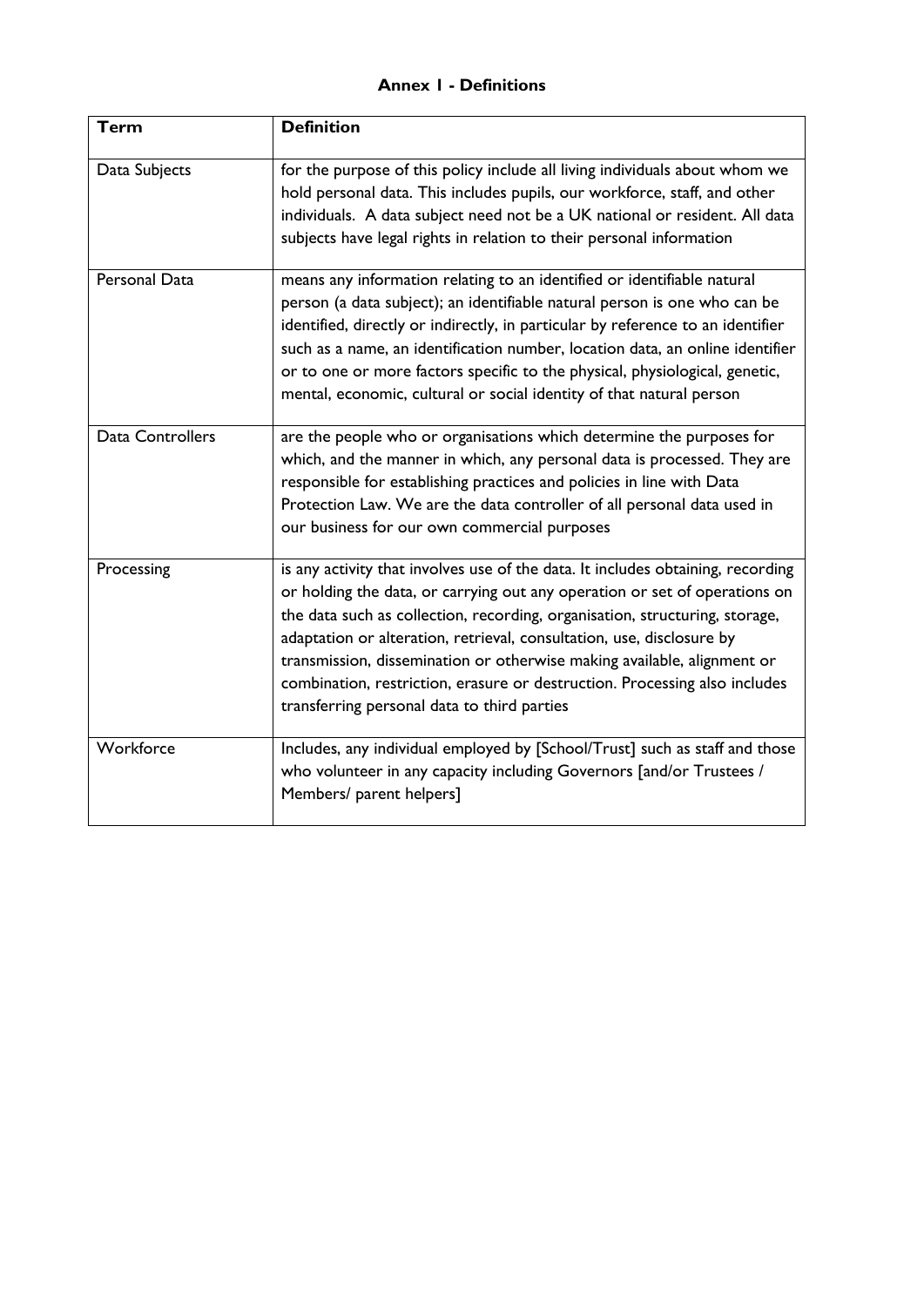[On headed notepaper of data controller]

[DATE]

[ADDRESSEE]

[ADDRESS LINE 1]

[ADDRESS LINE 2]

[POSTCODE]

Dear [NAME],

**Acknowledgement of your data subject access request dated [DATE OF REQUEST] and notification that the school is currently closed.** 

#### **Name of Data Subject:**

We write further to your request for details of personal data which we received on [DATE OF REQUEST]. As advised in [INSERT HERE HOW AND WHEN THE DATA SUBJECT WAS ADVISED OF THE DATES THE SCHOOL WOULD BE CLOSED] the school is [closing / closed] from xx date xx until xx date xx. Accordingly, the information you have requested is not accessible, and we will unfortunately not be able to comply with your request within one month. [OR We are unfortunately only able to provide you with the enclosed information as the remainder of the information is not accessible]

The school will be reopening on xx date xx when your request will be formally acknowledged, and you will be informed about the timeframe in which a full response to your request will be provided. We apologise for any inconvenience this may cause and will contact you again on xx date xx.

Yours sincerely,

[NAME OF SENDER]

For and on behalf of [Trust/School]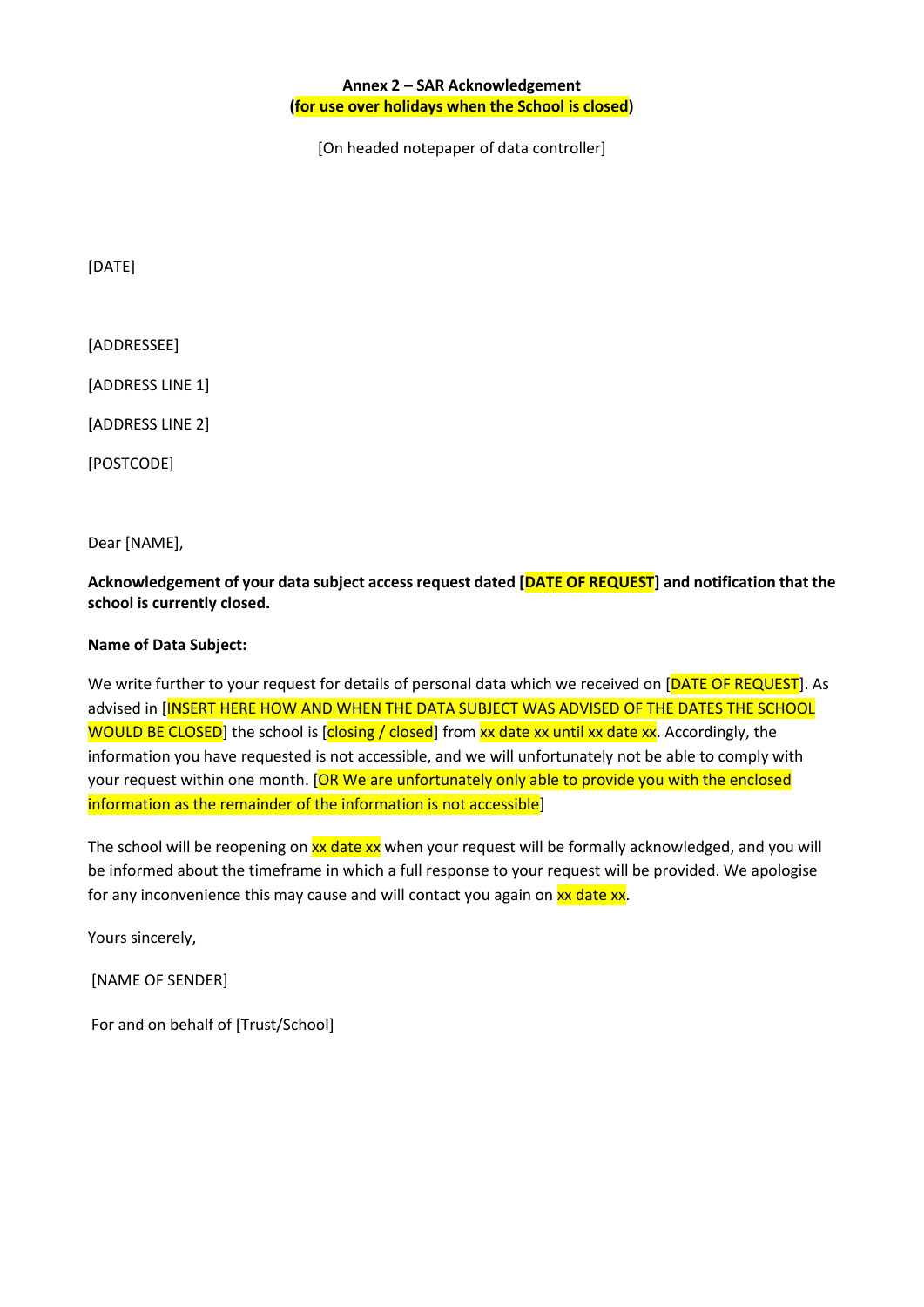**Annex 3 – SAR Acknowledgment Template**

[On headed notepaper of data controller]

[DATE]

[|ADDRESSEE]

[ADDRESS LINE 1]

[ADDRESS LINE 2]

[POSTCODE]

Dear [NAME],

#### **Acknowledgment of your data subject access request**

#### **Name of Data Subject:**

I write to acknowledge receipt of your request for personal information, on the data subject named above, which we are responding to under article 15 of the General Data Protection Regulation.

• Your request was received on  $[DATE]$  and, unless there are grounds for extending the statutory deadline of one calendar month, we expect to be able to provide you with a full response by [DATE]. As agreed, your preferred format for receiving this data is [paper copy/electronic copy/memory stick etc] Schools to INSERT/REMOVE format as appropriate – schools need to have established the preferred format in advance with the requester.

# **Or**

I write to acknowledge receipt of your request for personal information, on the data subject named above, which we are responding to under article 15 of the General Data Protection Regulation.

• I acknowledge receipt of your [IDENTIFICATION] as confirmation of your identity and can confirm that we will now proceed to action your request. Unless there are grounds for extending the statutory deadline of one calendar month, we expect to be able to provide you with a full response by [DATE]. As agreed, your preferred format for receiving this data is [paper copy/electronic copy/memory stick etc] Schools to INSERT/REMOVE format as appropriate – schools need to have established the preferred format in advance with the requester.

Yours sincerely,

[NAME OF SENDER]

For and on behalf of [Trust/School]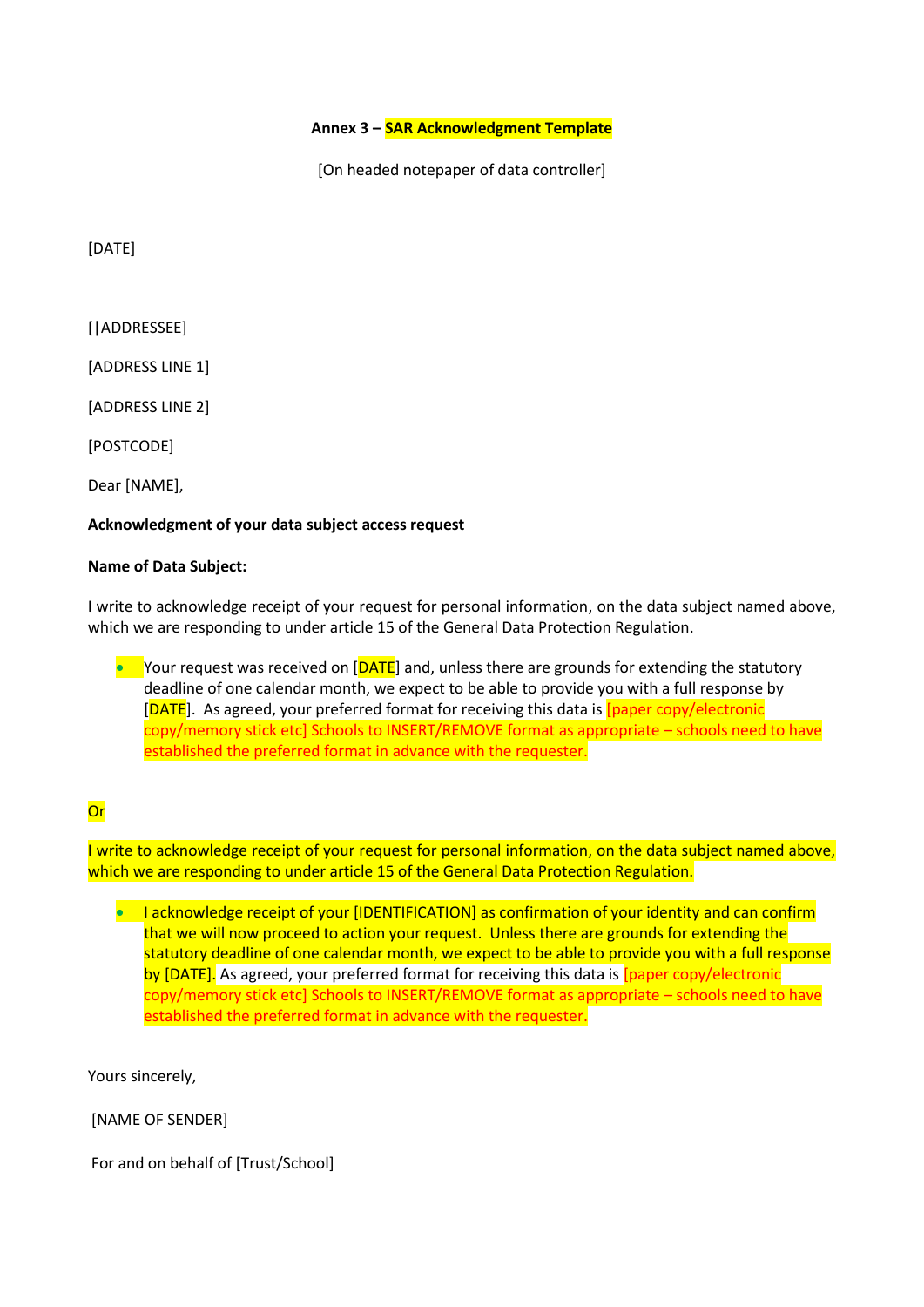#### **Annex 4 – SAR Response Template (Relates to personal data held on a Student)**

[On headed notepaper of data controller]

Date

[ADDRESSEE] [ADDRESS LINE 1] [ADDRESS LINE 2] [POSTCODE]

Dear

#### **Response to your data subject access request dated XXXX**

We write further to your request for details of personal data which we hold and our acknowledgment of your request dated XXXX.

This relates to all personal data held in the name of **XXXXX.**

**We enclose all of the data to which you are entitled under the General Data Protection Regulation (GDPR), in the following format:**

• Paper Copies / Electronic Copies/Memory Stick – Schools should Delete/Insert formats as appropriate – school should have established the preferred format in advance with the requester

**We have contacted the following departments and individuals in order to locate personal data held which is within the scope of a data subject access request under article 15 of the GDPR:**

Below are listed examples of departments/locations you may have liaised with/searched in relation to this SAR – Schools should Delete/Insert items as appropriate

- SIMS Information System
- Internal Staff in school for file records & email records

# **We can confirm the following in relation to the areas covered under article 15 of the GDPR and data existing on the date when your request was made:**

Below are listed examples of what you may have included in response to this SAR – Schools should Delete/Insert items as appropriate

- \* Data Collection sheet \* Admissions data
- 
- \* 5-minute box initial screening \* Nurture Group documents
- 
- \* National Curriculum levels data \* Assessment & Progress data
- 
- \* Behaviour & Achievement Points data \* UCAS information
- \* Accident/Incident/First Aid reporting \* Meeting Notes/Records
- \* Email communications
- 
- \* Attendance data \* Dyslexia screening
	-
- \* Y6 Summer term action plan \* End of Key Stage Assessments
	-
- \* Pupil Analysis data \* \* Request for Leave during term time letter
	- -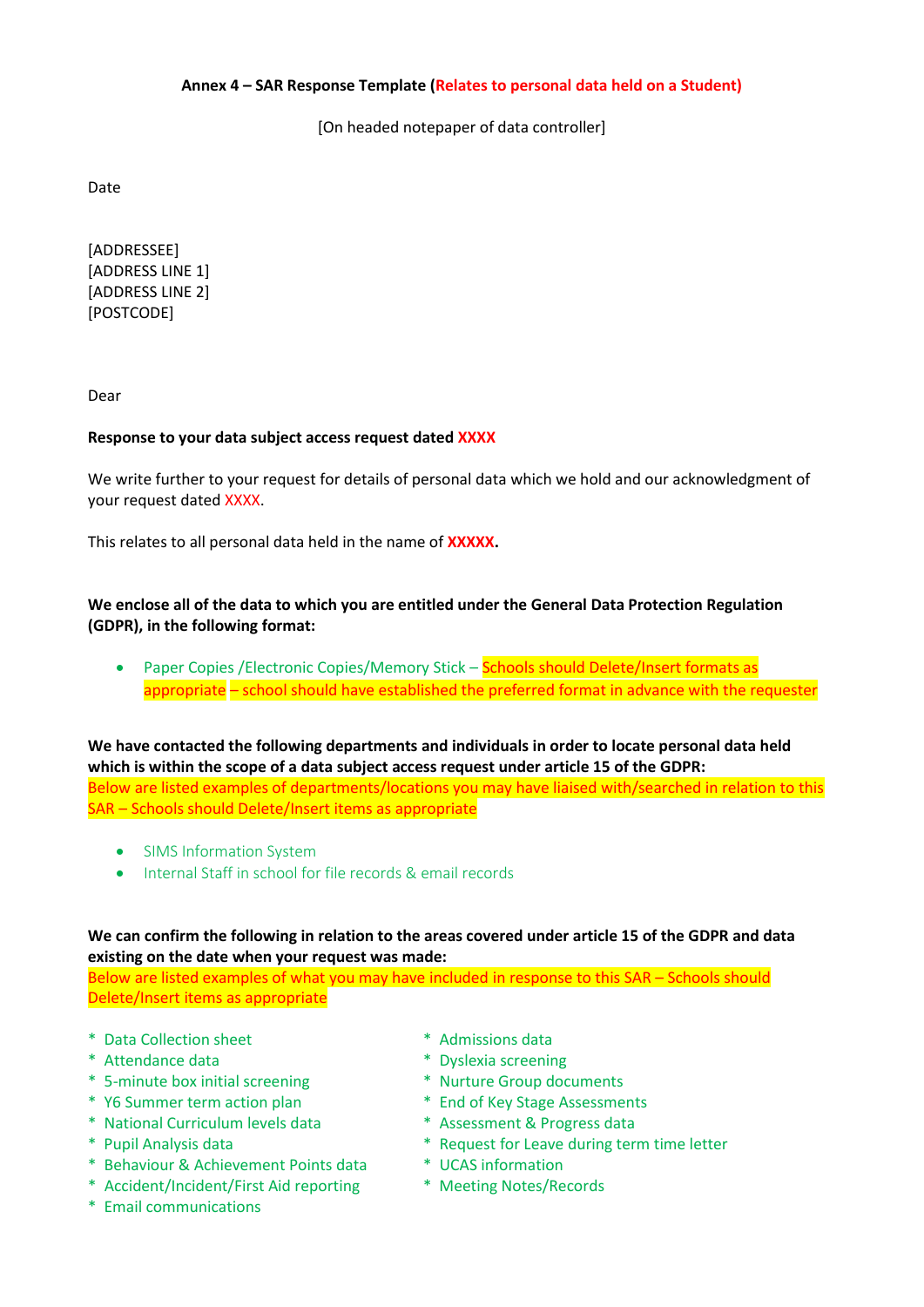# The purposes for which the personal data is processed:

- where we are required to by law
- to support pupil learning
- to monitor and report on pupil progress
- to provide appropriate pastoral care
- to safeguard pupils
- to assess the quality of our services
- to comply with the law regarding data sharing
- to aid in the prevention and detection of crime on the Academy/School/Trust site
- where we have consent

# **The recipients or classes of recipients of personal data to whom the data has been or will be disclosed and the location of any recipients outside the EEA:**

- schools that the pupil's attend after leaving us
- our local authority
- the Department for Education (DfE)
- the school nursing service/medical/doctors/health care providers
- Nottingham Catholic Diocese

# **The categories of personal data concerned:**

- Personal information (such as name, unique pupil number and address)
- Characteristics (such as ethnicity, language, nationality, country of birth and free school meal eligibility)
- Attendance information (such as sessions attended, number of absences and absence reasons)
- Assessment information (such as exam and test results)
- Relevant medical information
- CCTV footage & photographs
- Special Educational Needs information

# **Sources of personal data:**

- Data subject/Parent/Carer
- Local Authority
- Other Schools
- Medical/Doctors/Health care providers

# **You have the following rights under the GDPR:**

- the right to request rectification of inaccurate personal data;
- In limited circumstances, the right to:
- request erasure of the personal information;
- request restriction of processing of the personal information; or
- object to the processing of the personal information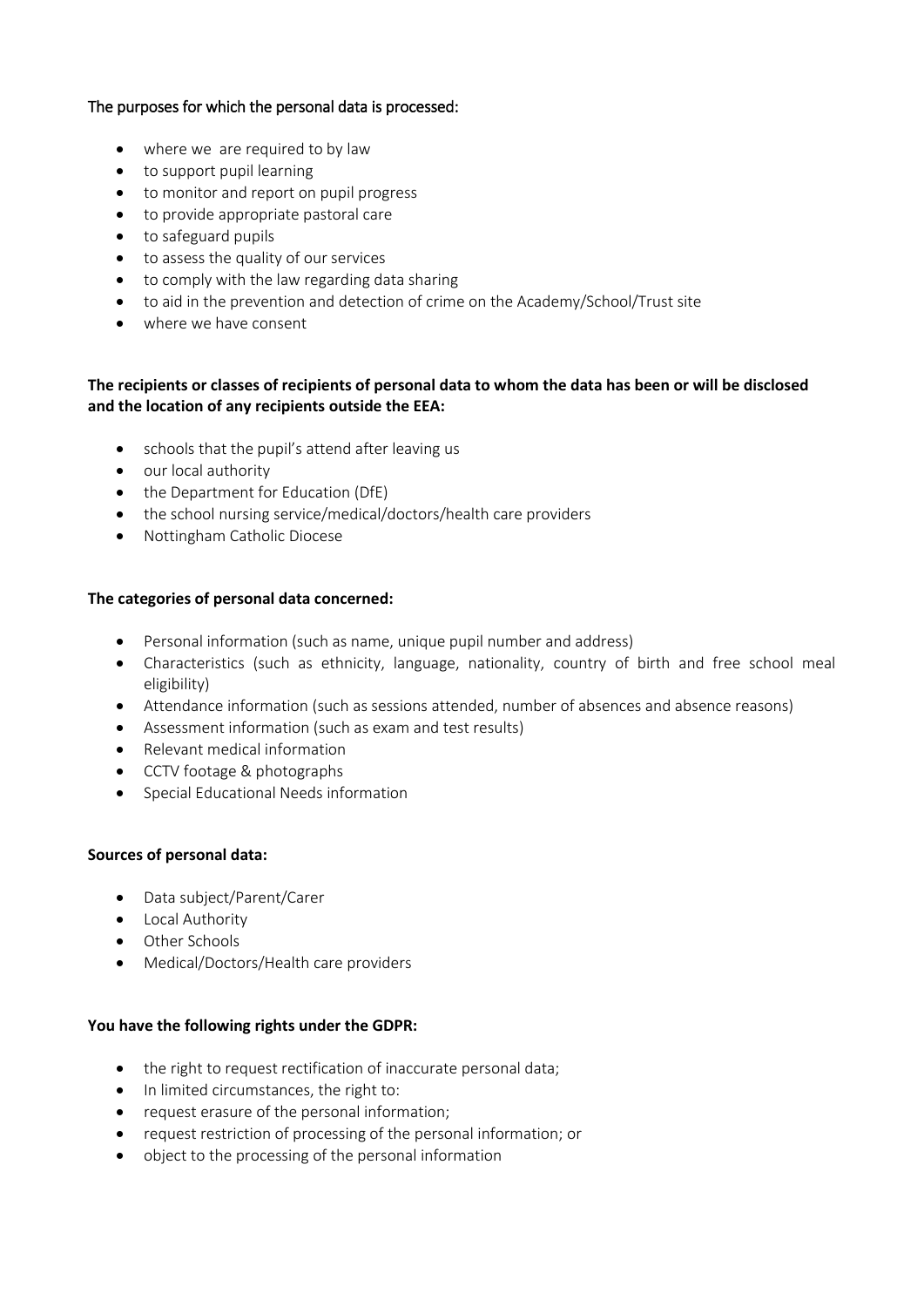If you are unhappy with this response, and believe the school has not complied with legislation, please ask for a review by following our complaints process; or by contacting myself at the school *(INSERT NAME & Tel* No. XXXX) or Trust DPO, Mrs Karen Rich (Tel: 0115 8515454).

If you still remain dissatisfied following an internal review, you can appeal to the Information Commissioner, who oversees compliance with data protection law. You should write to: Customer Contact, Information Commissioner's Office, Wycliffe House, Water Lane, Wilmslow, Cheshire, SK9 5AF.

Yours sincerely

[NAME]

[For and on behalf of [Trust/Academy/School]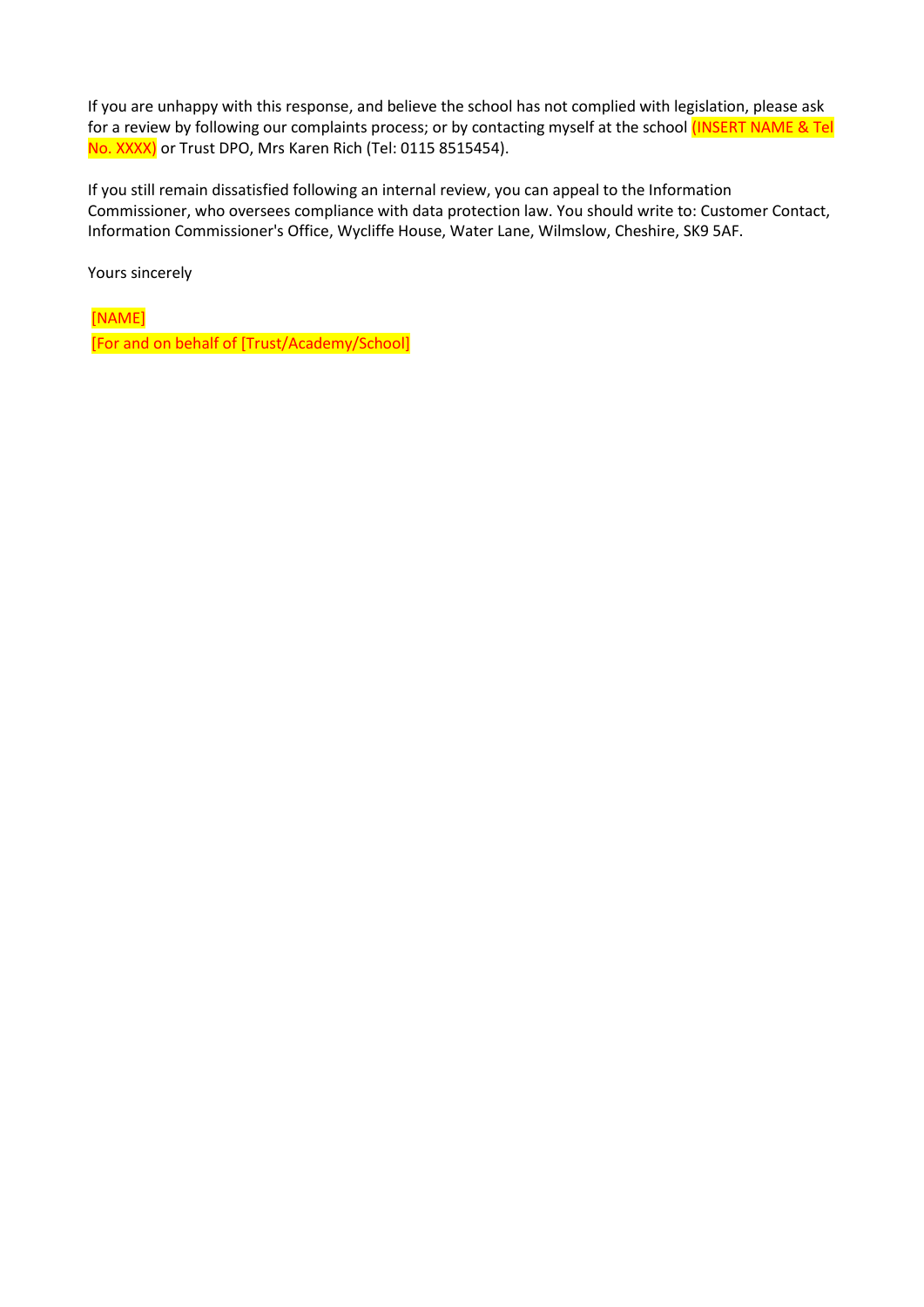#### **Annex 4 – SAR Response Template (Relates to personal data held on a PARENT/CARER)**

[On headed notepaper of data controller]

Date

[ADDRESSEE] [ADDRESS LINE 1] [ADDRESS LINE 2] [POSTCODE]

Dear

#### **Response to your data subject access request dated** XXXX

We write further to your request for details of personal data which we hold and our acknowledgment of your request dated XXXX.

This relates to all personal data held in the name of XXXXX.

# **We enclose all of the data to which you are entitled under the General Data Protection Regulation (GDPR), in the following format:**

• Paper Copies / Electronic Copies/Memory Stick – Schools should Delete/Insert formats as appropriate – school should have established the preferred format in advance with the requester

**We have contacted the following departments and individuals in order to locate personal data held which is within the scope of a data subject access request under article 15 of the GDPR:** Below are listed examples of departments/locations you may have liaised with/searched in relation to this SAR – Schools should Delete/Insert items as appropriate

- SIMS Information System
- Internal Staff in school for file records & email records

**We can confirm the following in relation to the areas covered under article 15 of the GDPR and data existing on the date when your request was made:**

List here any data you process for this data subject & have included in this response letter

#### **The purposes for which the personal data is processed:**

- Where we are required by law, including:
- To provide reports and other information required by law in relation to the performance and progress of your child
- To raise or address any concerns about safeguarding
- To the Government agencies (including the police)
- To obtain relevant funding for the school